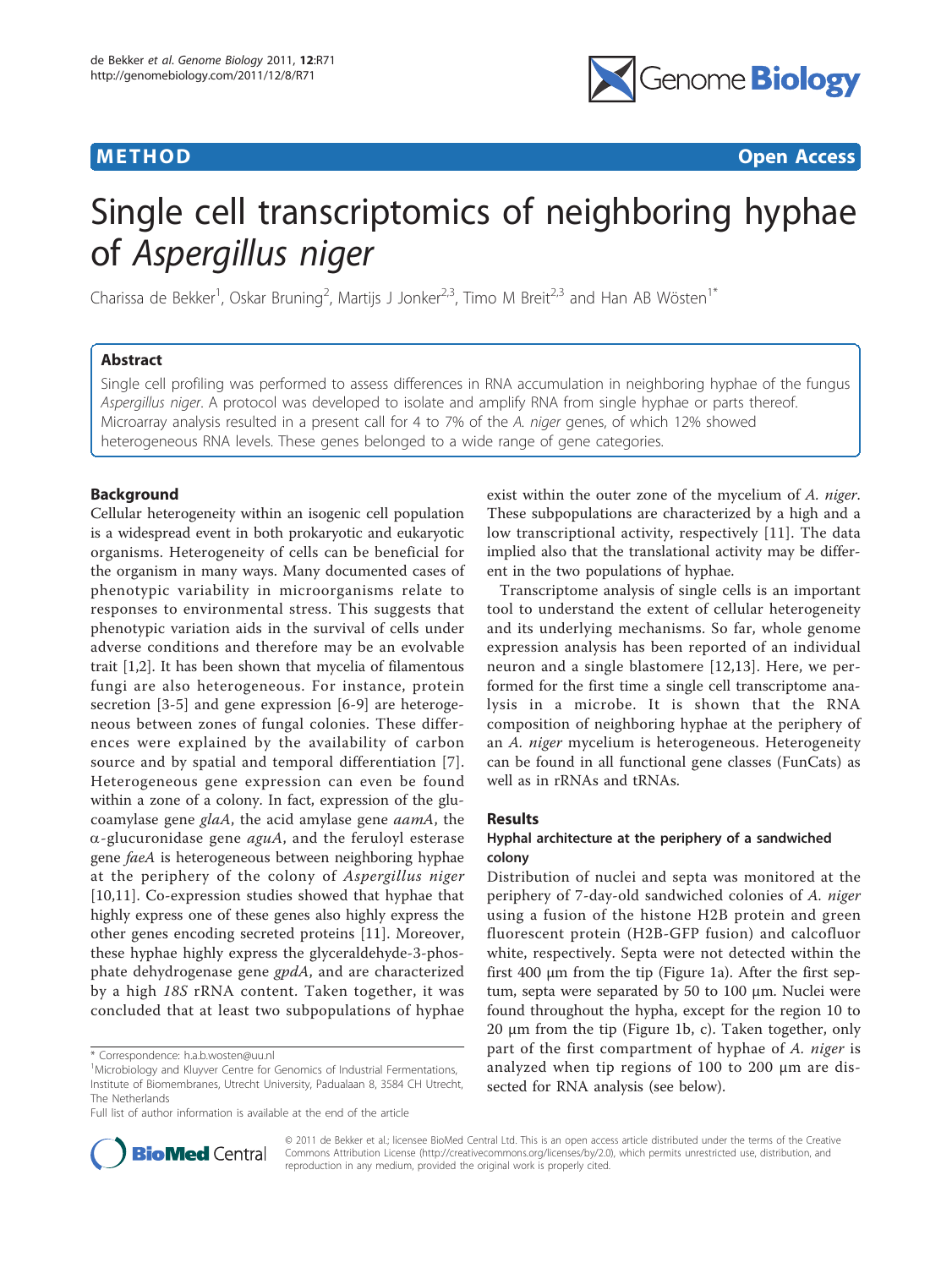<span id="page-1-0"></span>

#### RNA profiling of single hyphal tips

A reproducible RNA extraction and amplification protocol was developed to enable analysis of transcript profiles of selected (parts of) hyphae within a mycelium (Additional file [1](#page-9-0)). This protocol includes growth conditions and sample preparation, laser dissection, RNA isolation, and cDNA amplification and labeling. The protocol was used to isolate RNA from 1,000 hyphal tips (with a width of 3 to 4  $\mu$ m and a length of 100  $\mu$ m) from the outer periphery of 7-day-old sandwiched colonies of A. niger strain AR9#2. The RNA was spotted onto a nylon membrane and hybridized with an 18S rDNA probe. The hybridization signal was compared to that of samples with a known RNA concentration. From this it was concluded that 1,000 hyphal tips with a length of 100 μm contain 1 ng of RNA (Additional file [2\)](#page-9-0).

RNA was isolated from five single tips with a length of 200 μm of neighboring hyphae from the outermost region of a 7-day-old A. niger sandwiched colony. To this end, fragments of each hypha were catapulted into a cap of an Eppendorf tube using the autoLPC option (Figure [2a-c\)](#page-2-0). After RNA isolation, half of the total RNA contained in each of the five samples was converted into

cDNA. This cDNA was amplified to 5.9 to 10.1 μg with the WT-Ovation One-Direct RNA Amplification System (Nugen, San Carlos, CA, USA) and used for quantitative PCR (QPCR) and hybridization of Affymetrix A. niger gene chips (Affymetrix, Santa Clara, CA, USA). The amplicons of three of the samples (hyphae 1 to 3) were mainly 50 to 100 bp in length, while most of the amplicons of the other two hyphae (hyphae 4 and 5) had a length of 100 to 300 bp (Figure [2d](#page-2-0)). Notably, the latter two samples had been amplified on a different day than the former three samples.

#### Hyphal heterogeneity analyzed by QPCR

The amplified cDNA samples of the five single hyphae were analyzed by QPCR. As a control, amplified cDNA was used from three biological replicates of a pool of 100 hyphal tips and of mycelium of the whole periphery of sandwiched colonies. Cycle threshold (Ct) levels were determined for 18S rRNA, actin, and glaA using 1 ng cDNA and six technical replicates for each sample. Ct values for the RNA samples from the periphery of the colony were very similar (Table [1](#page-2-0)). An F-test showed that the standard deviation of the biological replicates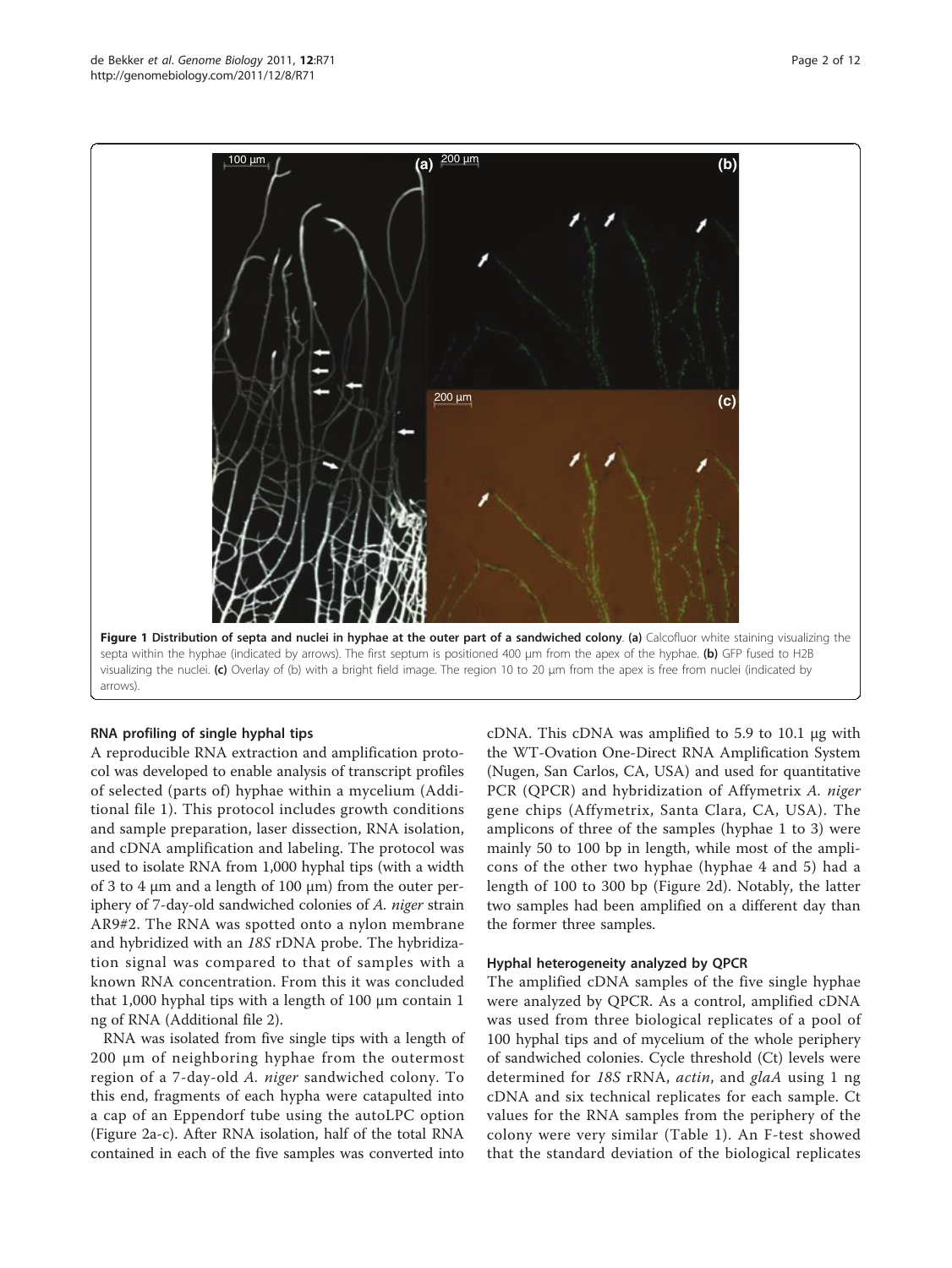<span id="page-2-0"></span>

was not significantly higher than the maximum standard deviation obtained for one of the series of technical triplicates ( $P \le 0.01$ ; Additional file [3\)](#page-9-0). Standard deviations found for the Ct values of the samples of 100 hyphal

Table 1 Accumulation of RNA is heterogeneous between hyphae at the periphery of an A.niger colony

| Gene  | Sample type    | µCt   | σ    | $\sigma$ technical |
|-------|----------------|-------|------|--------------------|
| 185   | 1 hypha        | 20.23 | 2.40 | $0.53 - 1.26$      |
|       | 100 hyphae     | 17.39 | 0.42 | $0.26 - 0.43$      |
|       | 5 pg periphery | 12.58 | 0.28 | $0.15 - 0.35$      |
| actin | 1 hypha        | 30.30 | 6.07 | $0.11 - 1.03$      |
|       | 100 hyphae     | 28.15 | 4.80 | $0.12 - 1.71$      |
|       | 5 pg periphery | 18.05 | 0.57 | $0.09 - 0.22$      |
| glaA  | 1 hypha        | 25.47 | 4.63 | $0.06 - 0.66$      |
|       | 100 hyphae     | 24.51 | 2.22 | $0.10 - 0.22$      |
|       | 5 pg periphery | 18.65 | 0.49 | $0.10 - 0.14$      |

QPCR was performed using 1 ng of cDNA amplified from RNA of tips of single neighboring hyphae from the outer periphery of a sandwiched colony, from RNA of a pool of 100 of such tips, and from RNA of the 3-mm-wide periphery of sandwiched colonies of A. niger. The average cycle threshold (μCt) and their standard deviations ( $\sigma$ ) are given for 18S rDNA and the *actin* and glaA genes.  $\sigma$  technical represents the range in standard deviations obtained for the six technical replicates for each of the biological replicates.

tips were between 1.5 and 8.4 fold higher when compared to the cDNA from the whole periphery but they were not significantly different from the technical replicates ( $P \le 0.01$ ; Table 1; Additional file [3\)](#page-9-0). The differences in RNA levels were even more pronounced when individual hyphae were compared (Table 1; Additional file [3\)](#page-9-0). The standard deviations for the Ct values of the glaA and actin genes of hyphae 1 to 5 were significantly higher when compared to the maximum standard deviation obtained for the technical replicates within this sample type. This difference was not observed with the 18S rRNA gene. Similar results were obtained with the standard deviation of the levels of 18S rRNA, and glaA and actin mRNA when hyphae 1 to 3 and hyphae 4 and 5 were analyzed separately (Additional file [3\)](#page-9-0). This shows that the differences in RNA levels are not due to a batch effect.

#### Hyphal heterogeneity analyzed by microarrays

Biotin-labeled amplified cDNA of the single hyphal tips was hybridized to Affymetrix A. niger gene chips. Based on MAS5.0 detection calls, transcripts of 4.1 to 6.7% of the genes had a present call in each of the single hyphae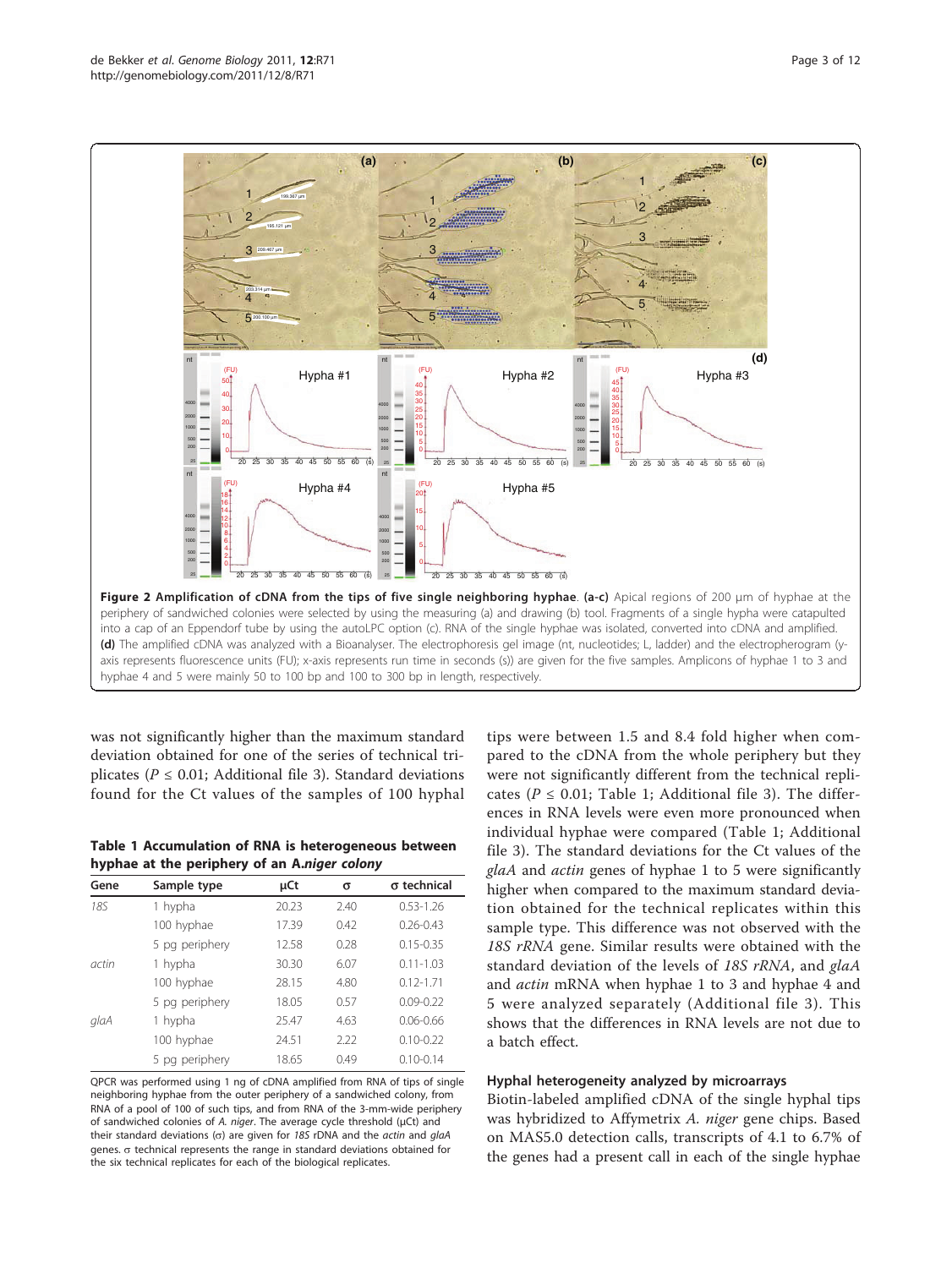(Additional file [4](#page-9-0)). Genes with an absent call had generally low signal values in hybridization experiments where 500 pg RNA from the periphery or from a pool of 500 hyphal tips was used [[14](#page-10-0)] (Additional file [5\)](#page-9-0). The scale factors of the sample types had a difference < 5 fold. Due to the low number of present calls, this difference in scale factors was considered to be low enough to normalize and analyze the samples as a whole. In total, 2,608 of the 14,455 probe sets had a present call in at least one of the samples of the single hyphae (Additional file [6\)](#page-9-0). These probe sets were found to comprise all 19 different class I functional categories (Fun-Cats) as well as the non-FunCat categories tRNA and rRNA. Almost half of the detectable probe sets belonged to unclassified proteins (Table 2). Metabolism was the second largest group, with 550 hybridizing probe sets. Categories with more than 50 probe sets with a present call comprised protein fate (148), transcription (116), cell cycle and DNA processing (106), cellular transport and transport mechanisms (76), protein synthesis (75), and cell rescue, defense and virulence (52). The categories with a lower number of present calls generally comprised a small number of total probe sets. In most categories 10 to 30% of the probe sets had a present

call. This was 50 to 75% for the categories rRNA, tissue localization, and protein with binding function or cofactor requirement. Similar results for the FunCat analysis were obtained when hyphae 1 to 3 and hyphae 4 and 5 were analyzed separately (data not shown). This shows that the analysis was hardly, if at all, affected by a batch effect.

Hierarchical clustering of the hyphae was done on basis of the Z-scores of the log2 signals of the robust multiarray analysis (RMA) using the 2,608 probe sets that had a present call in at least one of the hyphae (Figure [3a\)](#page-4-0). As a distance (d) measure 1-the Pearson correlation was used (a distance of 0 means that the samples are identical; a distance of 2 means the samples are completely different). Hyphae 1 and 2 were least distant  $(d =$ 1.10). The correlation between hypha 3 and hyphae 1 and 2 and between hyphae 4 and 5 was similar  $(d =$ 1.22 and  $d = 1.24$ , respectively). Principal component analysis (PCA) revealed that hypha 4 was separated from the other samples in the first principal component. Hypha 5 was separated in the second principal component, whereas hyphae 2 and 3 were separated in the third principal component (Figure [3b\)](#page-4-0). In the next analysis, overrepresentation of functional gene categories

| Category                                                      | Number of probe sets with a<br>present call | Total number of probe<br>sets | Percentage of probe sets<br>present |
|---------------------------------------------------------------|---------------------------------------------|-------------------------------|-------------------------------------|
| 01 Metabolism                                                 | 550                                         | 3023                          | 18.2                                |
| 02 Energy                                                     | 25                                          | 117                           | 21.4                                |
| 03 Cell cycle and dna processing                              | 106                                         | 476                           | 22.3                                |
| 04 Transcription                                              | 116                                         | 715                           | 16.2                                |
| 05 Protein synthesis                                          | 75                                          | 241                           | 31.1                                |
| 06 Protein fate (folding, modification, destination)          | 148                                         | 616                           | 24                                  |
| 08 Cellular transport and transport mechanisms                | 76                                          | 438                           | 17.4                                |
| 10 Cellular communication or signal transduction<br>mechanism | 31                                          | 179                           | 17.3                                |
| 11 Cell rescue, defense and virulence                         | 52                                          | 267                           | 19.5                                |
| 13 Regulation of or interaction with cellular<br>environment  | 8                                           | 73                            | 11                                  |
| 14 Cell fate                                                  | 15                                          | 104                           | 14.4                                |
| 25 Development (systemic)                                     | 6                                           | 26                            | 23.1                                |
| 29 Transposable elements, viral and plasmid<br>proteins       | 12                                          | 62                            | 19.4                                |
| 30 Control of cellular organization                           | 5                                           | 29                            | 17.2                                |
| 40 Sub-cellular localization                                  | 19                                          | 137                           | 13.9                                |
| 45 Tissue localization                                        |                                             | 2                             | 50                                  |
| 63 Protein with binding function or co-factor<br>requirement  |                                             | $\overline{2}$                | 50                                  |
| 67 Transport facilitation                                     | 5                                           | 44                            | 11.4                                |
| 99 Unclassified proteins                                      | 1,279                                       | 7,670                         | 16.7                                |
| rRNA                                                          | 6                                           | 8                             | 75                                  |
| tRNA                                                          | 39                                          | 144                           | 27.1                                |

Table 2 Classification of probe sets with a present call in at least one of the five arrays of a single hypha

Classification of the 2,608 probe sets is based on class I FunCats as well as the non-FunCat categories tRNA and rRNA.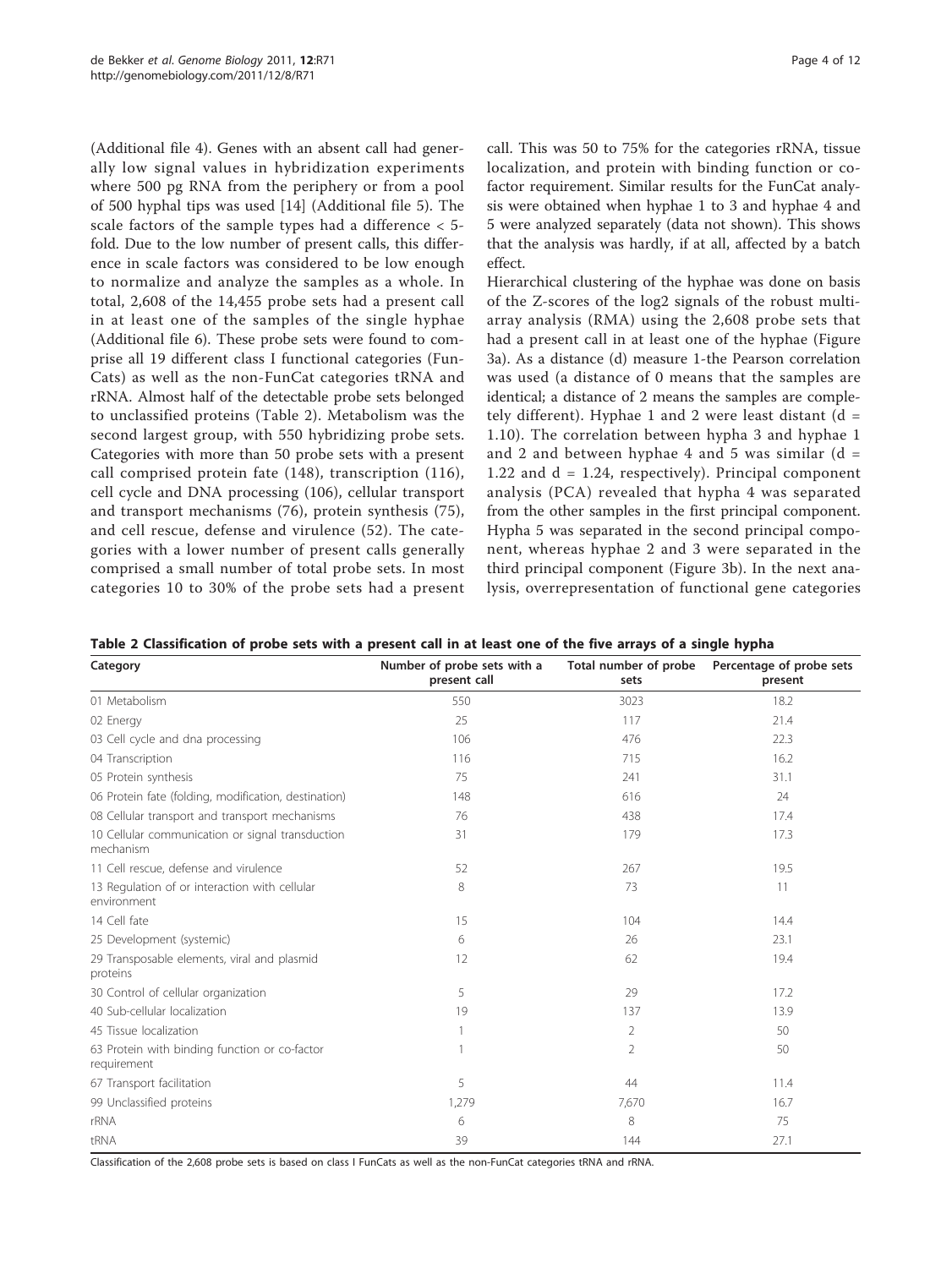<span id="page-4-0"></span>

was tested for all probe sets with a present call in each of the individual hyphae. This revealed that the non-FunCat categories rRNA and tRNA were overrepresented in all five hyphae (Table 3; Additional file [7\)](#page-9-0). Ribosome biogenesis was overrepresented in four hyphae, whereas other export and secretion systems and proteolytic degradation were overrepresented in two of the hyphae. Similar results for the over-representation analysis were obtained when hyphae 1 to 3 and hyphae 4 and 5 were analyzed separately (data not shown). This shows that the analysis was hardly, if at all, affected by a batch effect.

Within the 2,608 probe sets with a present call in at least one of the five single hyphae, 308 showed a relatively high standard deviation  $(> 0.5)$  between the  $log2$ RMA signal values (Additional file [8\)](#page-9-0). Within these probe sets, 5 out of 19 class I FunCats are not represented. These five categories (regulation of or interaction with cellular environment, development, tissue localization, protein with binding function or co-factor requirement, and transport facilitation) have relatively few members (with a maximum of 73 members). The hyphae were clustered based on the Zscores of the signals of the 308 probe sets (Figure [4a](#page-5-0)).

|  |  |  | Table 3 Overrepresented functional gene categories within the set of genes with a present call in a single hypha |
|--|--|--|------------------------------------------------------------------------------------------------------------------|
|--|--|--|------------------------------------------------------------------------------------------------------------------|

|                                                              | Number of probe sets | Hypha number <sup>a</sup> |           |   |           |  |
|--------------------------------------------------------------|----------------------|---------------------------|-----------|---|-----------|--|
| <b>Functional gene category</b>                              |                      |                           |           | 3 | 4         |  |
| 03.01.03 DNA synthesis and replication                       | 96                   |                           |           |   | 0         |  |
| 03.01 DNA processing                                         | 240                  |                           | $\Omega$  |   | $\Omega$  |  |
| 05.01 Ribosome biogenesis                                    | 138                  |                           |           |   | $\bigcap$ |  |
| 06.13.04 Lysosomal and vacuolar degradation                  | 32                   |                           | $\Omega$  |   | $\Omega$  |  |
| 06.13 Proteolytic degradation                                | 198                  |                           |           |   | $\Omega$  |  |
| 08.16.99 Other export and secretion systems                  | 15                   |                           | $\Omega$  |   |           |  |
| 29.01 LTR retro-elements (retro-viral)                       | 28                   |                           |           |   | 0         |  |
| 40.05 Centrosome                                             | $\circ$              |                           | $\bigcap$ |   |           |  |
| 67.04.01.02 Other cation transporters (NA, K, CA, NH4, etc.) | 33                   |                           | $\bigcap$ |   |           |  |
| rRNA                                                         | 8                    |                           |           |   |           |  |
| tRNA                                                         | 144                  |                           |           |   |           |  |

<sup>a</sup>1, overrepresentation of a category (P < 0.01); 0, absence of overrepresentation (P > 0.01). For P-values see Additional file [7](#page-9-0).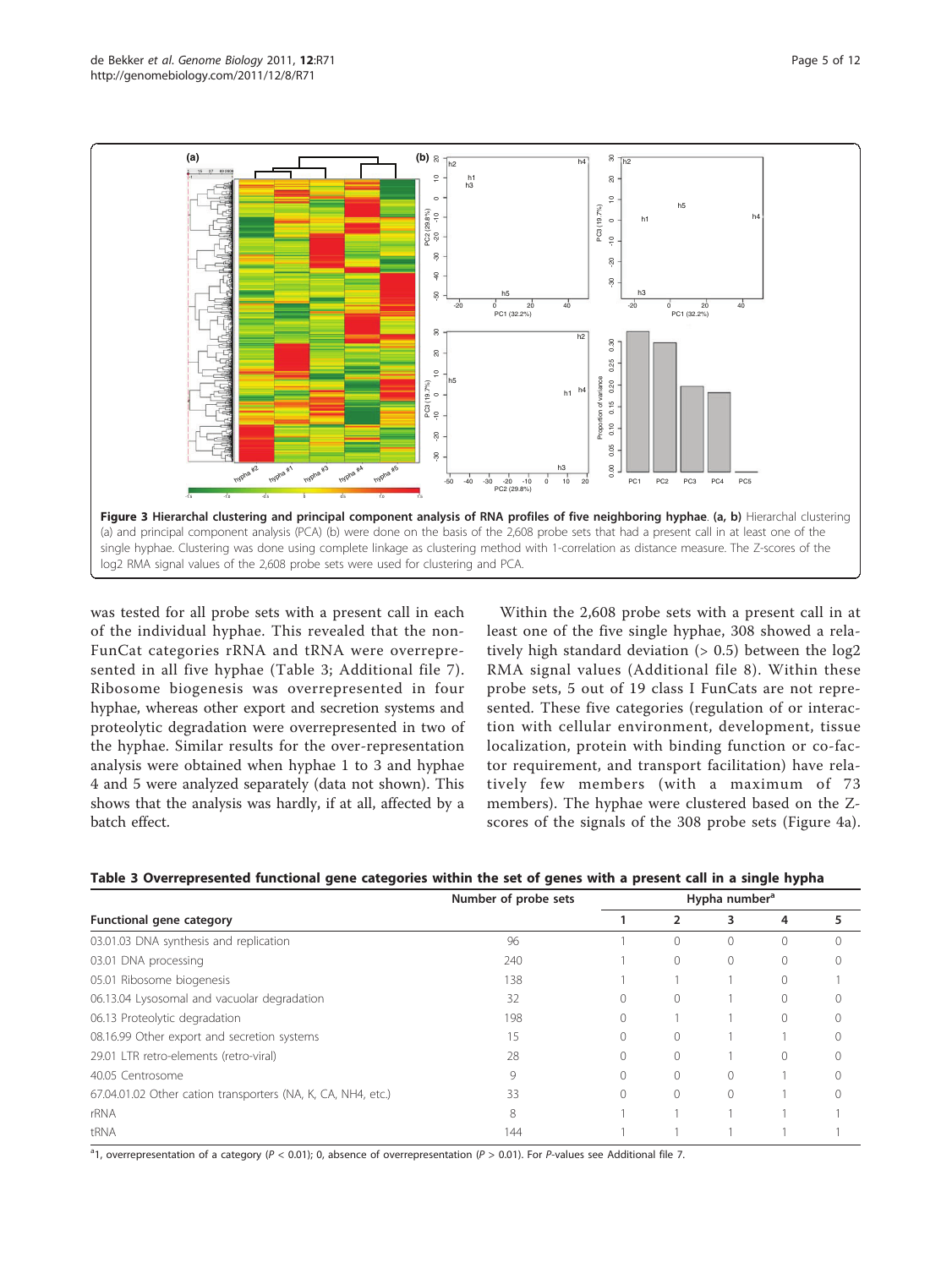<span id="page-5-0"></span>

This revealed that hyphae 4 and 5 were most similar. Hypha 3 was more similar to hyphae 4 and 5 than to hyphae 1 and 2. PCA (Figure 4b) revealed that in the first principal component, hypha 2 separated from the other samples, whereas hypha 3 and hypha 1 were separated in the second and third principal components, respectively. Each hypha showed a cluster of genes with higher signals when compared to the other four hyphae (Figure 4a). These clusters were analyzed for overrepresentation of functional gene categories (Table 4; Additional file [7](#page-9-0)). This revealed that the classes ribosome biogenesis and tRNA were overrepresented in three of the five hyphae. The cluster of hypha 5 was not enriched in any functional category.

In contrast, seven FunCats were overrepresented in the cluster of hypha 2, among which two are involved in energy. Separate analysis of hyphae 1 to 3 and hyphae 4 and 5 had an effect on the over-representation analysis. As mentioned above, the analysis was based on a list of highly variable genes with a present call in at least one sample. The results of the analysis were not different because of a batch effect but simply because it was based on three (or two) instead of five samples. Indeed, very similar significance values were obtained for almost all functional gene categories in Table 4 when the five hyphae were analyzed together or when hyphae 1 to 3 and 4 and 5 were analyzed separately (Additional file [9\)](#page-9-0).

| Table 4 Overrepresented functional gene categories within the set of genes that have a signal value with a standard |  |
|---------------------------------------------------------------------------------------------------------------------|--|
| deviation of $> 0.5$ between the five single hyphae                                                                 |  |

|                                                                        | Number of probe sets | Hypha number <sup>a</sup> |          |          |                  |  |
|------------------------------------------------------------------------|----------------------|---------------------------|----------|----------|------------------|--|
| Functional gene category                                               |                      |                           |          | 3        | 4                |  |
| 02.13.03 Aerobic respiration                                           | 62                   |                           |          | 0        | $\left( \right)$ |  |
| 02.13 Respiration                                                      | 93                   |                           |          | $\Omega$ | 0                |  |
| 02.19 Metabolsim of energy reserves (for example, glycogen, trehalose) | 36                   |                           | 0        | 0        | $\Omega$         |  |
| 04.05.01.01 General transcription activities                           | 107                  |                           |          | 0        |                  |  |
| 05.01 Ribosome biogenesis                                              | 138                  |                           |          |          |                  |  |
| 06.07.99 Other protein modifications                                   | 54                   |                           | $\Omega$ | 0        |                  |  |
| 06.13 Proteolytic degradation                                          | 198                  |                           |          | 0        | 0                |  |
| 30.10 Nucleus                                                          | 55                   |                           |          | 0        | ∩                |  |
| 67.15 Electron or hydrogen carrier                                     | 48                   |                           |          | 0        |                  |  |
| tRNA                                                                   | 144                  |                           |          |          |                  |  |

<sup>a</sup>1, overrepresentation of a category (P < 0.01); 0, absence of overrepresentation (P > 0.01). For P-values see Additional file [7](#page-9-0).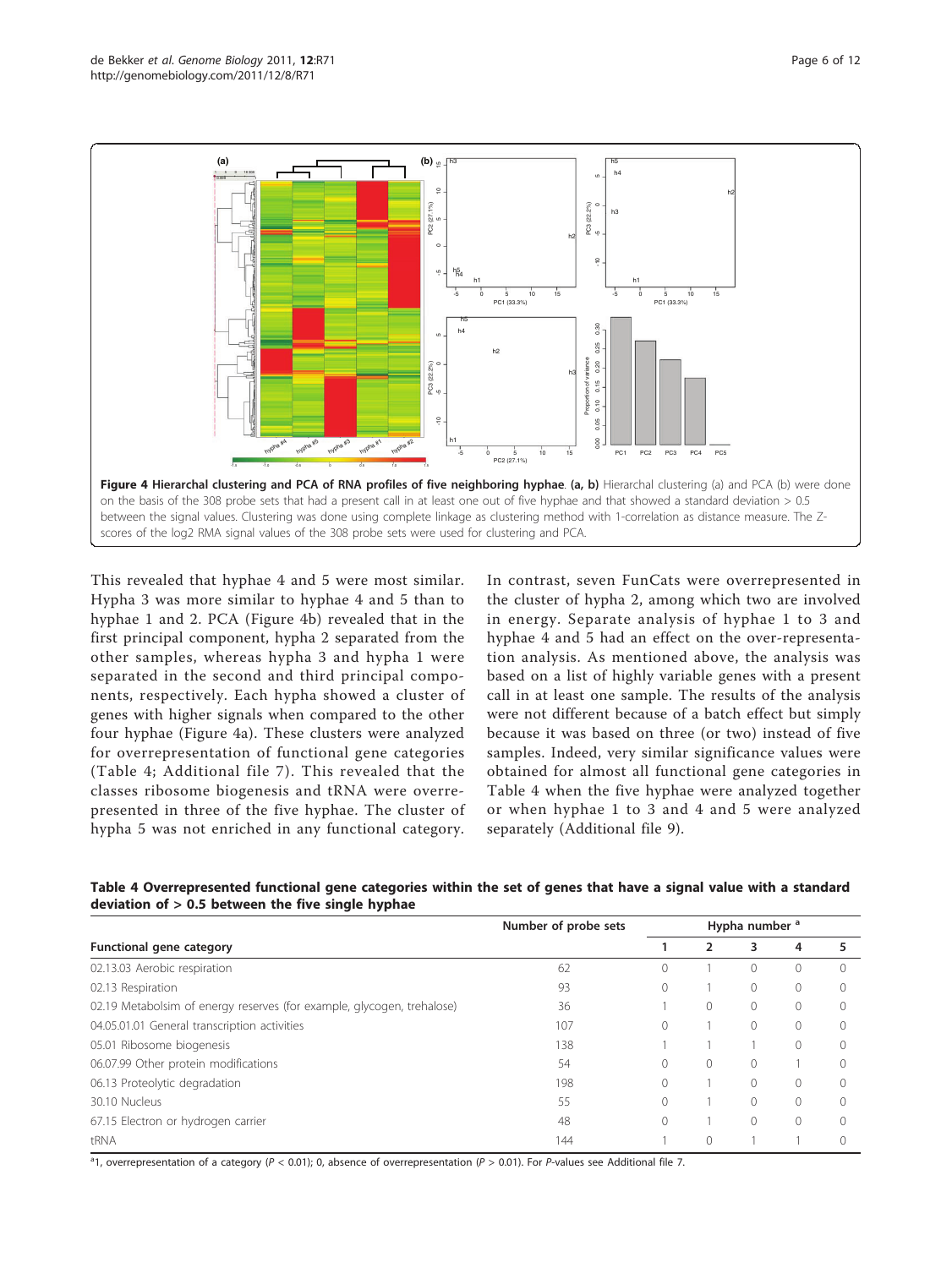The top 100 genes with the highest hybridization signal in each of the hyphae was selected (Additional file [10](#page-9-0)). This selection comprised a total of 207 genes. Of these genes, 43 and 18 are found within the top 100 of all 5 hyphae and of 4 hyphae, respectively (Additional file [11\)](#page-9-0). A major part of these genes (19 out of 43 and 11 out of 18) encode unidentified proteins. Examples of genes that have a predicted function are the 4 rRNAs, 4 tRNAs and 14 genes involved in metabolism. A number of 119 genes (of which 43 encode unidentified proteins) were found in only one of the hyphae (Additional file [12](#page-9-0)). The glucoamylase gene  $glaA$ , the cellulase gene eglb, 7 genes encoding cytoplasmic ribosomal proteins and 13 tRNAs were among these genes. The 119 genes were randomly distributed in the top 100 of the different hyphae.

# **Discussion**

A disconnection has been observed between the average gene expression of a culture of isogenic cells and the gene expression of a single cell within such a culture [[15,16](#page-10-0)]. Therefore, single cell analysis with high spatiotemporal resolution is needed to give an accurate understanding of the processes within a cell. Single cell analysis is not yet widely applied mainly because of the fact that the technologies that are needed are not fully developed. The fact that microbial cells are much smaller than those of plants and animals complicates the use of these technologies. Here, we developed a protocol for single cell transcriptome analysis of hyphae of the microbe A. niger. Using this protocol, it is shown that neighboring hyphae have a heterogeneous RNA composition despite the fact that they experience identical environmental conditions. Differences in RNA accumulation were shown to occur in all functional gene groups (FunCats) as well as in rRNAs and tRNAs. The observed fluctuations in RNA accumulation between individual hyphae are supported by GFP reporter studies and in situ hybridizations  $[10,11,17]$  $[10,11,17]$  $[10,11,17]$  $[10,11,17]$  $[10,11,17]$  $[10,11,17]$  $[10,11,17]$ . The variation in transcriptome composition is not the result of differences in growth rate. The hyphae that were selected had a similar diameter and extension rate (our unpublished data). Stochastic effects, chromatin folding, transcript transport/motility, and differences in timing of mitosis may have caused the fluctuations. H2A-GFP reporter studies indicated that the mitotic index of the leading hyphae is different. This was implied from the observation that the relative number of elongated GFP stained structures (representing nuclei that undergo mitotis) was different between the hyphae (Figure [1c](#page-1-0)). Differences in RNA composition may not only be related to cell cycledependent expression, it may also be due to a sharp exit of RNA from the nuclei during mitosis. This is suggested from the fact that nuclear pore complexes partially disassemble during mitosis in A. nidulans [\[18](#page-10-0)], thus abolishing the permeability barrier of the nuclear membrane as is found in other eukaryotes [\[19\]](#page-10-0).

By hybridizing RNA from 1,000 hyphal tips with a 18S rRNA probe, it was shown that the first 100 μm of the tip region of exploring hyphae of A. niger contains 1 pg of RNA. It is known that a typical mammalian cell contains about 10 to 30 pg total RNA [[20](#page-10-0)], whereas the smaller Escherichia coli cells contain about 5.6 fg RNA [[21\]](#page-10-0). The amount of RNA in fungal hyphae or yeast cells was not yet established. Saccharomyces cerevisiae has been reported to contain 60,000 mRNAs per cell [[22](#page-10-0)]. Assuming that these mRNAs comprise 5% of the total RNA [[20,23](#page-10-0)] and that the average RNA length is 2,500 nucleotides [[20\]](#page-10-0), S. cerevisiae would contain 2.5 pg total RNA per cell. This amount is well in line with the 1 pg of RNA that was extracted from the hyphal tip region of A. niger. The low amount of RNA within a cell requires amplification to microgram quantities to enable hybridization of DNA microarrays. We used the Ribo-SPIA Technology developed by Nugen. This technology gives the most reliable results when compared to other amplification protocols [[24\]](#page-10-0) (our own unpublished results). As a consequence of the Ribo-SPIA Technology, rRNA is also amplified.

RNA profiles were determined for the tip region of five neighboring hyphae at the most outer part of a colony of A. niger. This was done in two amplification experiments. The cDNA amplicons of one of the experiments had a length of 100 to 300 bp, whereas those of the other experiment were 50 to 100 bp in length. Hybridization of Affymetrix GeneChip A. niger Genome Arrays revealed that the higher amplicon length was accompanied by a lower number of genes with a present call (5.8 to 6.7% versus 4.1 to 4.3% for the small and large amplicons, respectively). The number of genes with a present call is low (4.1 to 6.7%) when one considers that about 50% of the genes are expressed in a sand-wiched colony of A. niger [\[7\]](#page-10-0). Genes that were lowly expressed at the periphery of the colony [[7\]](#page-10-0) or within a pool of hyphal tips from exploring hyphae [[14](#page-10-0)] often had an absent call in the arrays of the single hyphae. Apparently, RNA of lowly expressed genes is not sufficiently amplified when one uses the RNA of a single hypha. As a consequence of the low number of probe sets with a present call, higher scale factors are obtained when compared to hybridization experiments with RNA from the whole colony. Furthermore, scale factors are influenced by minimal differences in the number of present calls between the samples. Taking these facts into account, the difference in scale factors between the arrays of the single hyphae (more than three-fold but less than five-fold) was considered to be low enough to normalize and analyze the samples as a whole using the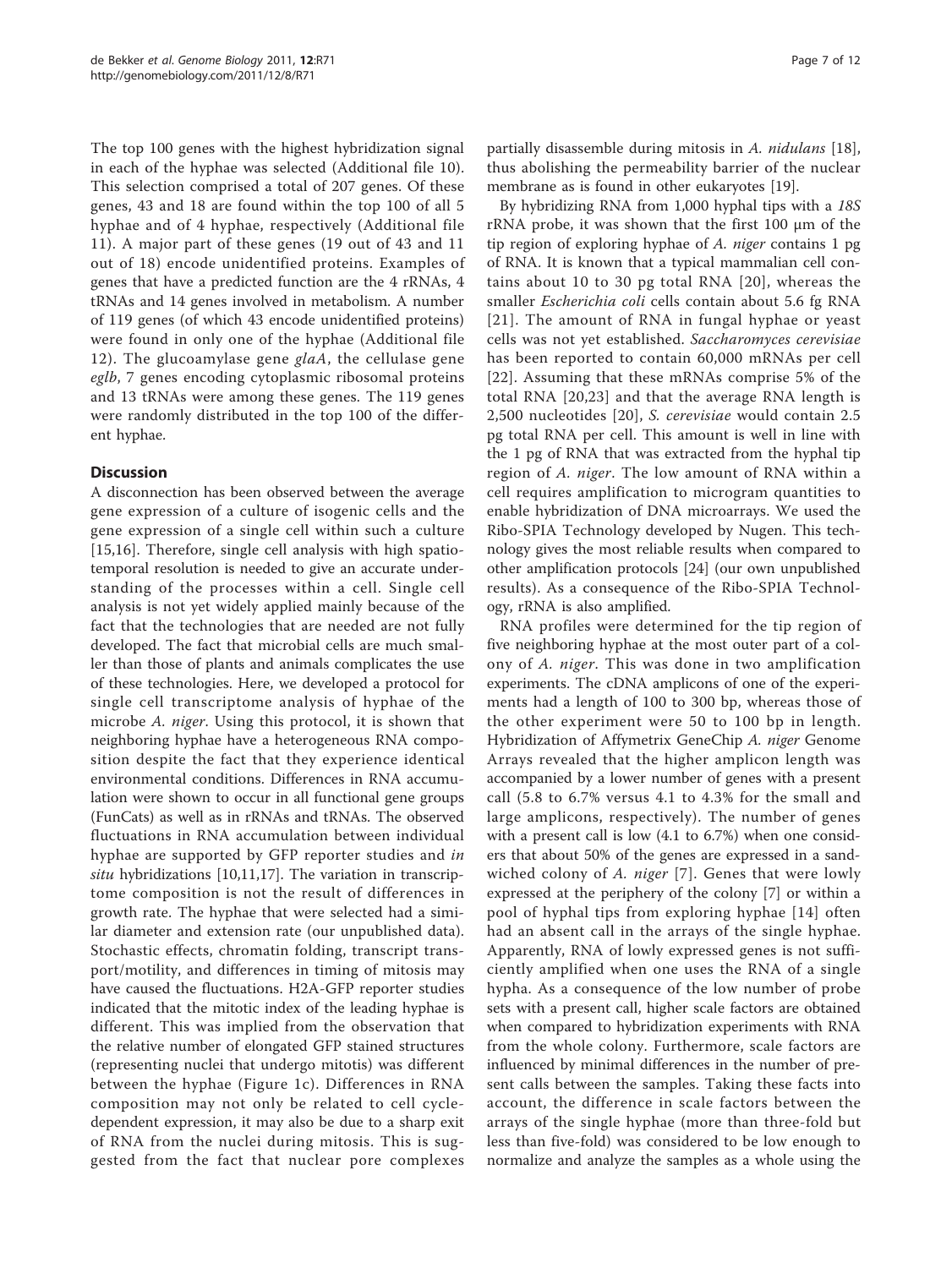RMA method to normalize between slides. Statistical analysis indicated that this was justified (see Materials and methods).

In total, 2,608 probe sets had a present call in at least one of the five individual hyphae. These probe sets were found to comprise tRNAs, rRNAs and all 19 class I Fun-Cats. For each functional gene category, at least 10 to 30% of the probe sets had a present call, indicating that all categories were evenly well detected. Heterogeneity between the five individual exploring hyphae was assessed by testing for overrepresentation of functional gene categories within the pool of genes with a present call within each of the single hyphae. The test revealed that genes encoding rRNAs and tRNAs were overrepresented in all five hyphae, while genes involved in ribosome biogenesis were overrepresented in four out of the five hyphae. The other nine overrepresented categories were found in one or two of the five hyphae. Heterogeneity in RNA composition was also indicated by the finding that 308 out of the 2,608 probe sets had a relatively high standard deviation  $(> 0.5)$  of the log2 RMA signal values. Apparently, expression of at least 12% of the genes is heterogeneous between neighboring exploring hyphae. This set of genes comprises all functional gene categories, except for the ones that have relatively few members. Hierarchical clustering of the 308 probe sets showed that each single hypha had a cluster of genes with higher signals when compared to the other four hyphae. Ribosome biogenesis and tRNAs were overrepresented in the majority of the samples. One hypha showed no overrepresented categories, whereas another hypha showed overrepresentation for 7 of the 10 found categories. Two of these enriched categories were involved in energy, implying that this hypha might have been metabolically more active than the other hyphae. Heterogeneity within the five individual hyphae was also assessed by selecting the top 100 genes with the highest hybridization signal in each of the hyphae. A total of 207 different genes was found in this selection, of which 43 were found in all 5 hyphae and 119 were found exclusively in one of the hyphae. For instance, all 5 hyphae contained the 4 rRNAs (5S, 5.8S, 18S and 28S), 4 tRNAs and 14 genes involved in metabolism in their top 100. In contrast, 13 tRNAs, 7 genes encoding cytoplasmic ribosomal proteins and glaA and eglB were present in the top 100 of only one of the hyphae. The gene glaA and 18S rRNA were also found in the list of 308 genes that showed a standard deviation > 0.5 between the log2 RMA signal values. Heterogeneity in the RNA levels of these genes as well as the actin gene was confirmed by QPCR. It was shown that the standard deviation of Ct values for these genes in cDNA of the five single hyphae was larger than those found in biological replicates of cDNA from pools of 100 tips or from cDNA from the whole periphery. The different yields of RNA obtained from the three sample types (that is, single hyphae, pools of 100 hyphae, and mycelium of the periphery) may have contributed to the variation in standard deviation of the Ct values. However, the conclusion that the RNA composition between individual hyphae is heterogeneous still holds and is supported by the microarray data of this study as well as our previous findings with GFP reporter studies and in situ hybridizations [\[10,11,17\]](#page-10-0).

The apical region from which the transcriptome was analyzed represented half of the first hyphal compartment of the exploring hyphae of the colony. Acridine orange staining [\[14\]](#page-10-0) and *in situ* hybridizations using 18S rRNA as a probe [[11,17\]](#page-10-0) indicate that the selected apical region represents the part of the colony that is most rich in RNA. A high concentration of RNA has been associated with a high growth rate in S. cerevisiae [[25](#page-10-0)]. Levels of rRNA, ribosomal proteins and ribosomes rapidly change when the growth rate of S. cerevisiae and Neurospora crassa changes [[25](#page-10-0)-[29\]](#page-10-0). This study showed that the composition of the RNA pool at the hyphal tip is heterogeneous. This heterogeneity does not seem to affect hyphal extension but does have an effect on protein secretion and possibly other cellular activities as well [\[10,11](#page-10-0)].

#### Conclusions

We performed the first single cell transcriptome analysis of a microbe. It is shown that hyphae that experience identical environmental conditions are heterogeneous with respect to RNA composition. It is thus demonstrated that there is a disconnection between the average gene expression of the hyphae in a particular zone of a colony and the gene expression of a single hypha within such a zone. Therefore, single cell transcriptome analysis with high spatiotemporal resolution should be performed to give an accurate understanding of the processes within a cell. The RNA extraction and amplification protocol that we have developed can be used to provide such expression profiles of single hyphae (or parts thereof) that grow saprobically or that have established a parasitic or mutually beneficial symbiosis with another organism.

#### Materials and methods

#### Strain and growth conditions

Strain AR9#2 of A. niger was used in this study. This strain is a derivative of strain AB4.1 ( $pyrG$ ,  $cspA1$ ) [\[30](#page-10-0)] in which the construct pAN52-10S65TGGPn/s was introduced [[31\]](#page-10-0). This construct contains sGFP(S65T) under the regulation of the glaA promoter of A. niger. To visualize nuclei, CB-A119.1 was used. This strain is a derivative of N593 ( $pyrA$ , cspA) [[32\]](#page-10-0) in which construct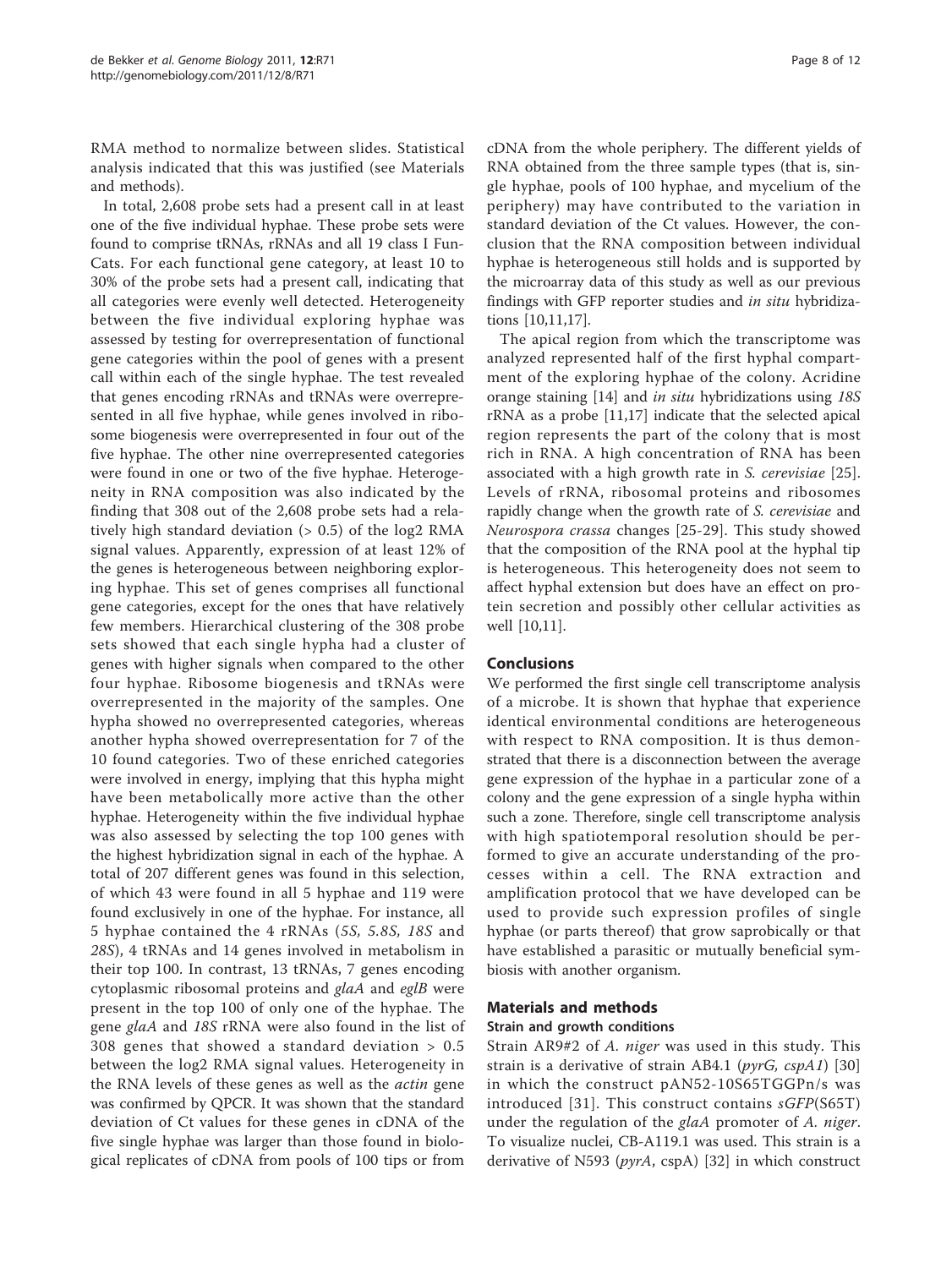pCB034 was introduced according to previously described protocols [[33\]](#page-10-0). Construct pCB034 contains sGFP(S65T) fused to H2B under the regulation of the constitutive gpdA promoter. Strains were cultured as a sandwiched colony at 30°C in the light. To this end, the fungus was grown between a perforated polycarbonate (PC) membrane (diameter 76 mm, pore size 0.1 μm; Osmonics, GE Water Technologies, Trevose, PA, USA) and a Lumox membrane (diameter 76 mm; Greiner Bio-One, Frickenhausen, Germany) [[11\]](#page-10-0). The PC membrane was placed on top of solidified (1.5% agar) minimal medium [[34](#page-10-0)] containing 25 mM maltose as a carbon source. Freshly harvested spores (1.5 μl of a solution of 0.8% NaCl and 0.005% Tween-80 containing  $10^8$  spores  $ml^{-1}$ ) were placed in the center of the PC membrane. The droplet was allowed to dry, after which the Lumox membrane was placed on top of the PC membrane with its hydrophobic side facing the inoculum.

# Calcufluor white staining and GFP fluorescence

After removing the Lumox membrane from the sandwiched colony, part of the periphery of the mycelium (with its underlying membrane) was cut with a scalpel and transferred to a glass slide. In the case of calcafluor white (CFW) staining, the sample was fixed with 70% ethanol and dried at room temperature. CFW staining was done using PBS containing 0.01% Fluorescent Brightener 28 (Sigma F-3543, St Louis, MO, USA). After staining for 1 minute, the sample was washed once with PBS. For monitoring of GFP fluorescence, samples were submerged in 90% glycerol in PBS. A Zeiss Axioscope 2PLUS (Carl Zeiss, Germany) equipped with a HBO 100 W mercury lamp, a Leica LFC 420 C camera  $(2,592 \times 1,944 \text{ pixels})$ and standard DAPI and FITC filters was used to monitor fluorescence of CFW and GFP, respectively. Images were handled with Leica Application Suite software (v.2.8.1).

### Laser micro-dissection and pressure catapulting

After removing the Lumox membrane from the sandwiched colony, the mycelium and the underlying PC membrane were cut with a scalpel and part of the periphery of the colony was placed upside down onto a nucleotide and RNAse free glass slide. The PC membrane, now facing the air, was removed and the mycelium was fixed with 70% ethanol and air dried. The hyphal tips were isolated by laser pressure catapulting (LPC) using the PALM CombiSystem (Carl Zeiss Micro-Imaging, Germany) (Additional file [1\)](#page-9-0). This system was equipped with an Axiovert 200 M Zeiss inverted microscope (Carl Zeiss, Germany) and a 3CCD color camera (HV-D30, Hitachi Kokusai Electric, Japan). The PALM CombiSystem was operated with PALM RoboSoftware v.4.0 (Carl Zeiss MicroImaging, Germany). The autoLPC option was routinely used in combination with a 40×

objective. Hyphal material was catapulted into lids of 0.5 ml Eppendorf tubes that contained 50 μl RNAlater (Qiagen, Hilden, Germany).

# RNA isolation and amplification

Three types of RNA samples were isolated from 7-dayold sandwiched colonies of A. niger. First, five samples were obtained each containing the RNA from a single hyphal tip; to this end, neighboring hyphae were selected. Second, three samples were obtained each containing the RNA of a pool of 100 neighboring hyphal tips; different colonies were used for this biological triplicate. Third, three samples were obtained from the outer 3-mm region of the sandwiched colony. Each sample was obtained from a different colony. RNA was isolated from these 11 samples. To this end, hyphal material that was collected in 50 μl RNAlater was transferred to a 2-ml Eppendorf tube by a quick centrifugation step (Additional file [1\)](#page-9-0). After snap-freezing in liquid nitrogen, two pre-cooled metal bullets (4.76 mm in diameter) were added and samples were ground in a Micro-Dismembrator U (B Braun Biotech, Melsungen, Germany) in a chilled container at 1,500 rpm for 60 s. The frozen material was taken up in 250 μl Trizol Reagent (Invitrogen, Carlsbad, CA, USA) by vortexing. After removing the metal bullets, 200 μl chloroform was added. After mixing well, samples were centrifuged at 10,000 g for 10 minutes. The water phase (approximately 200 μl) was mixed with 700 μl RLT from the RNeasy MinElute Cleanup Kit (Qiagen) to which 143 mM β-mercaptoethanol was added. RNA was purified following the instructions of the manufacturer and eluted with 12 μl RNAse free water. RNA samples were amplified using the WT-Ovation One-Direct RNA Amplification System (Nugen). The quality and quantity of the cDNA samples were checked using a Bioanalyzer (Agilent Technologies) and a Nanodrop (Nanodrop Technologies, Wilmington, DE, USA), respectively.

# Quantification of RNA in exploring hyphae

RNA from 1,000 tips of exploring hyphae  $(3 \text{ to } 4 \mu \text{m in})$ width and 100 μm in length) was spotted onto a Roti-Nylon plus membrane (Roth, Karlsruhe, Germany) together with a series of RNA with known concentration. After cross-linking with UV light, the RNA was hybridized overnight at  $42^{\circ}$ C [[35](#page-10-0)] with  $\alpha$ -<sup>32</sup>P-CTP labeled random primed probe of 18S rDNA. The blot was exposed to X-OMAT Blue XB films (Kodak, NY, USA) in a BioMax cassette with a BioMax TranScreen-HE (Kodak) at -80°C.

#### QPCR analysis on amplified samples

QPCR was performed using the ABI Prism 7900HT SDS and SYBR Green chemistry (Applied Biosystems,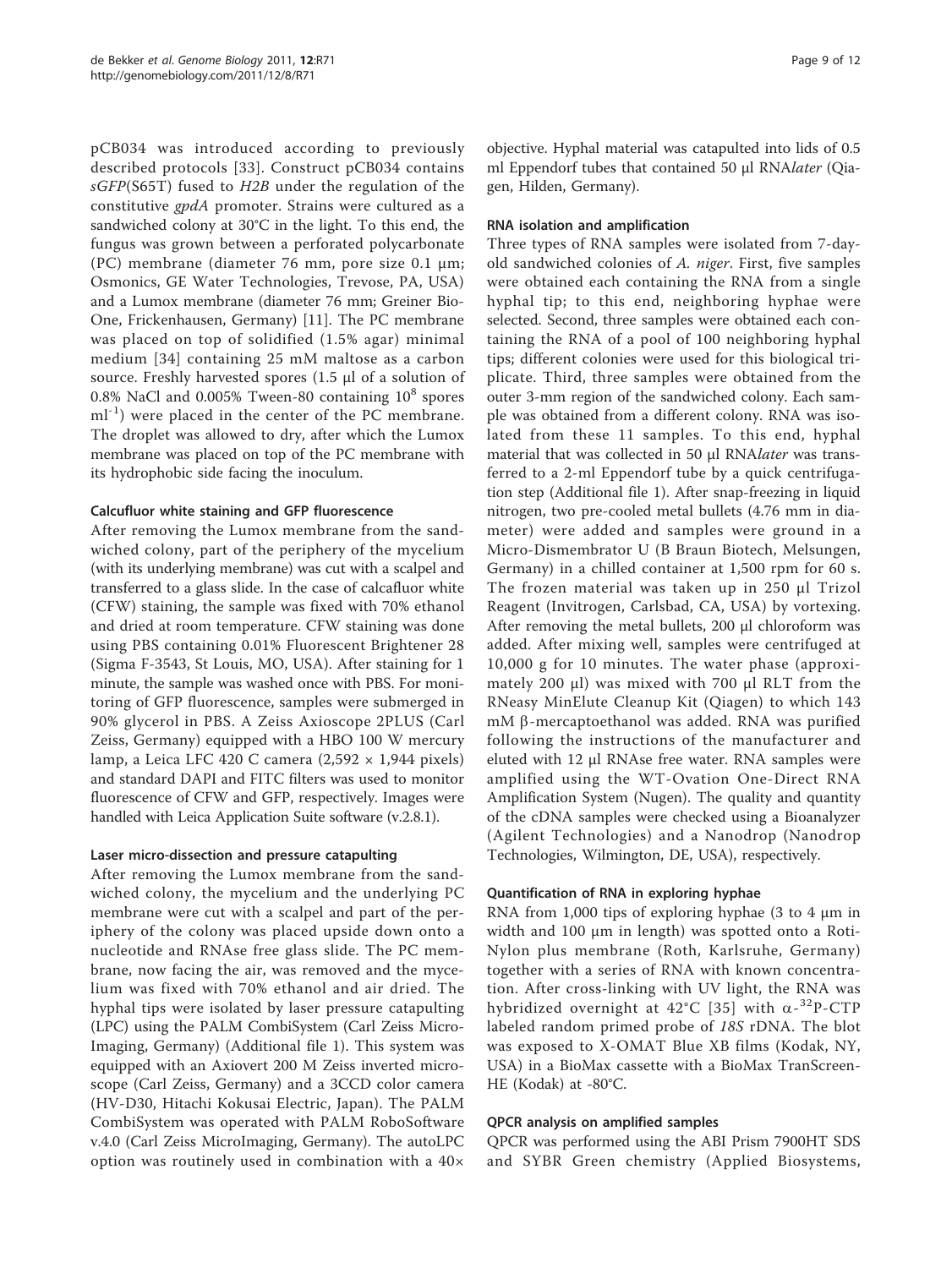<span id="page-9-0"></span>Carlsbad, CA, USA). Ct levels were measured for 18S rRNA and for mRNA of the glaA and actin gene. Primers were designed according to the recommendations of the PCR master-mix manufacturer (Applied Biosystems). Ct levels of actin were determined with the primers QPCRactFW1 (GTTGCTGCTCTCGTCATT) and QPCRactRV1 (AACCGGCCTTGCACATA) and those of 18S rRNA were determined with primers QPCR 18SFW1 (GGCTCCTTGGTGAATCATAAT) and QP CR18SRV1 (CTCCGGAATCGAACCCTAAT). These products had an amplification efficiency of 2. cDNA of glaA was amplified using primers QPCRglaAFW3 (GCACCAGTACGTCATCAA) and QPCRglaARV3 (GTAGCTGTCAGATCGAAAGT) with an amplification efficiency of 1.98. QPCR reactions were performed using 1 ng cDNA of samples amplified from RNA extracted from single hyphae (1 pg RNA), 100 hyphae (100 pg RNA) and peripheral mycelium from which the RNA was diluted towards 5 pg RNA prior to amplification.

#### Microarray analysis

Amplified cDNA (5 μg; see above) was fragmented via combined chemical and enzymatic fragmentation using the protocol of the Encore Biotin Module (Nugen). The fragments were biotin-labeled to the 3-hydroxyl end using the same module following the instructions of the manufacturer. The labeled cDNA was hybridized to Affymetrix GeneChip A. niger Genome Arrays. The GeneChip Hybridization, Wash and Stain Kit (Affymetrix) was used for the hybridizations according to the protocol of the manufacturer with the modification that the hybridization cocktail was prepared according to the Encore Biotin Module and that the hybridization time was extended to 40 hours as recommended by Nugen. The MAS5.0 algorithm (Affymetrix) was used for quality control of the hybridized arrays. Summarized expression values of the single hypha samples were calculated using log-scale RMA [\[36\]](#page-10-0). The array data have been deposited in NCBI's Gene Expression Omnibus [[37\]](#page-10-0) and are accessible through series accession number [GEO:GSE25497] [\[38\]](#page-10-0).

RNA was extracted in two batches (that is, hyphae 1 to 3 and hyphae 4 and 5). The batch effect on the expression values of individual genes was inferred using a standard model II ANOVA [\[39](#page-10-0)]. After correcting the P-values for false discoveries [[40\]](#page-10-0), it was found that all perfect match probes showed a significant batch effect with q-values  $\leq$ 0.05 before normalization. After background subtraction, normalization and summarization, 2% of the probe sets showed a batch effect with *P*-values  $\leq$  0.01. After false discovery rate correction only three probe sets showed a batch effect with q-values  $\leq 0.05$ . Taken together, it is concluded that the batch effect was negligible in the normalized data.

PCA and hierarchical clustering of probe sets and samples was performed on the Z-scores (equal to

(Value-Average)/Standard deviation) derived from the log2 RMA data. Hierarchical clustering was performed in Spotfire Decision Site 7.3 software [[41](#page-10-0)] using complete linkage as clustering method and 1-Pearson correlation as distance measure (d). Different subsets were tested for overrepresentation of FunCats [\[42](#page-10-0)] and non-FunCat categories with all 14,455 probe sets as background using a hyper-geometrical test [[43\]](#page-10-0). The classification of the A. niger genes in FunCat categories has been described [\[44\]](#page-10-0).

#### Additional material

[Additional file 1: A](http://www.biomedcentral.com/content/supplementary/gb-2011-12-8-r71-S1.DOC) protocol describing the procedure to extract and amplify RNA of single hyphae (or parts thereof).

[Additional file 2: A](http://www.biomedcentral.com/content/supplementary/gb-2011-12-8-r71-S2.DOC) figure showing the amount of RNA within 1,000 hyphae.

[Additional file 3: A](http://www.biomedcentral.com/content/supplementary/gb-2011-12-8-r71-S3.DOC) table, similar to Table [1](#page-2-0)listing Ct values of a QPCR analysis of the two amplification experiments of RNA from single hyphae (hyphae 1 to 3 and 4 and 5).

[Additional file 4: A](http://www.biomedcentral.com/content/supplementary/gb-2011-12-8-r71-S4.DOC) table listing Affymetrix quality control checks after hybridizing amplified cDNA from single hyphal tips.

[Additional file 5: S](http://www.biomedcentral.com/content/supplementary/gb-2011-12-8-r71-S5.DOC)catter plots that show that genes with an absent call in the single hypha analysis are generally lowly expressed in a transcriptome analysis of a population of hyphae from the same zone of the colony.

[Additional file 6: A](http://www.biomedcentral.com/content/supplementary/gb-2011-12-8-r71-S6.XLSX) table listing the probe sets that gave a present call in at least one of the five arrays of a single hypha.

[Additional file 7: A](http://www.biomedcentral.com/content/supplementary/gb-2011-12-8-r71-S7.XLSX) table listing the overrepresentation of functional gene categories within the probe sets with a present call in each of the individual hyphae.

[Additional file 8: A](http://www.biomedcentral.com/content/supplementary/gb-2011-12-8-r71-S8.XLSX) table listing the probe sets with a present call in at least one of the five hyphae and a standard deviation  $> 0.5$ between the log2 RMA signals of the single hyphae.

[Additional file 9: A](http://www.biomedcentral.com/content/supplementary/gb-2011-12-8-r71-S9.DOCX) figure showing P-values of the functional gene categories in Table [4](#page-5-0)after analyzing hyphae 1 to 5 and hyphae 1 to 3 and 4 and 5 separately.

[Additional file 10: A](http://www.biomedcentral.com/content/supplementary/gb-2011-12-8-r71-S10.XLSX) table listing the top 100 genes with the highest signal values in each of the five hyphae.

[Additional file 11: A](http://www.biomedcentral.com/content/supplementary/gb-2011-12-8-r71-S11.DOC) table listing the genes with the highest signal values that can be found in the top 100 of 2, 3, 4 or 5 out of the 5 single hyphae.

[Additional file 12: A](http://www.biomedcentral.com/content/supplementary/gb-2011-12-8-r71-S12.DOC) table listing the genes with the highest signal values that can be found in the top 100 of only 1 out of the 5 single hyphae

#### Abbreviations

bp: base pair; CFW: calcofluor white; Ct: cycle threshold; GFP: green fluorescent protein; LPC: laser pressure catapulting; PBS: phosphate-buffered saline; PC: polycarbonate; PCA: principal component analysis; QPCR: quantitative polymerase chain reaction; RMA: robust multi-array analysis.

#### Acknowledgements

This work was supported by the Dutch Technology Foundation STW, Applied Science division of NWO and the Technology Program of the Ministry of Economic Affairs.

#### Author details

<sup>1</sup>Microbiology and Kluyver Centre for Genomics of Industrial Fermentations, Institute of Biomembranes, Utrecht University, Padualaan 8, 3584 CH Utrecht, The Netherlands. <sup>2</sup>Microarray Department and Integrative Bioinformatics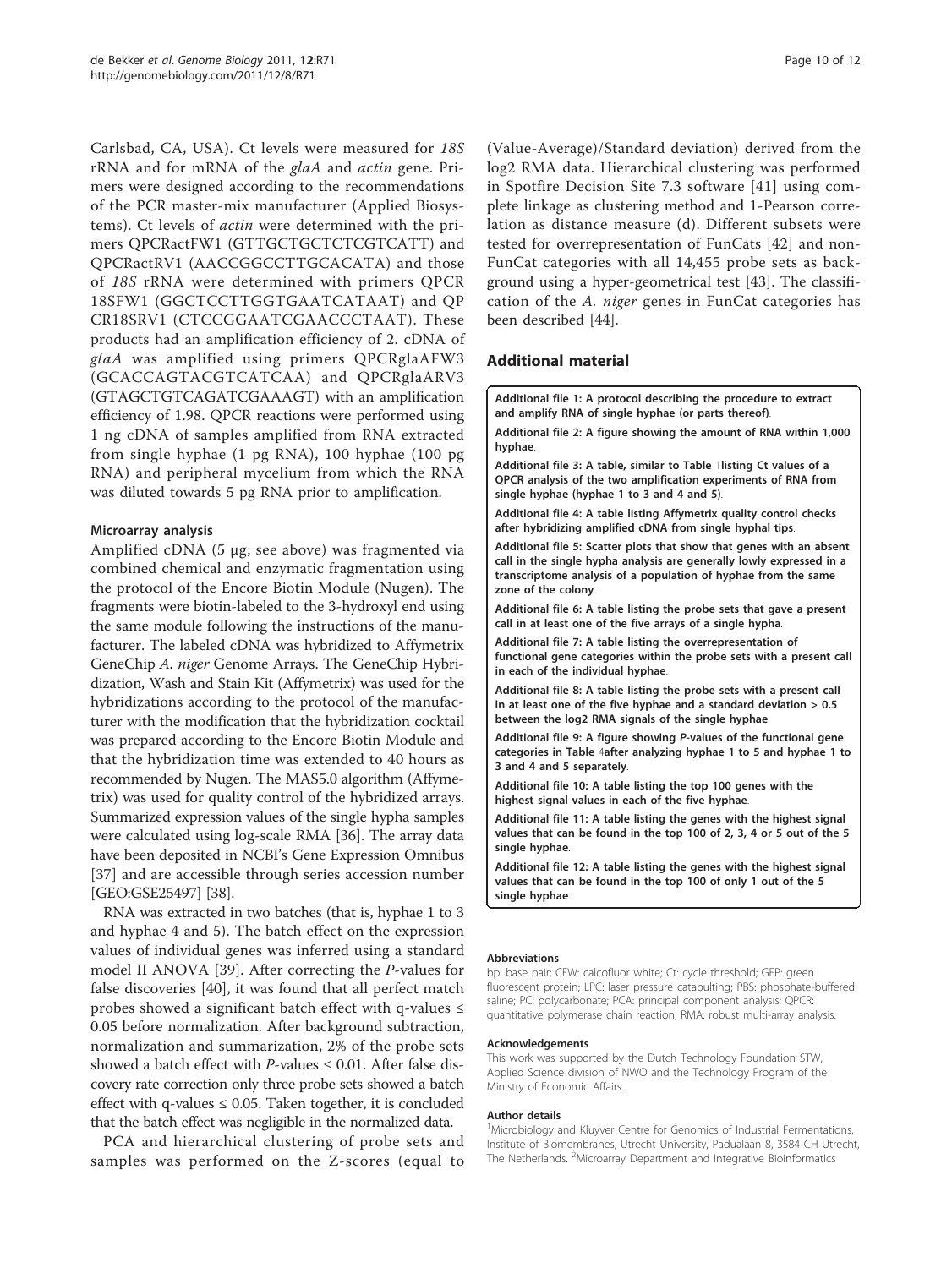<span id="page-10-0"></span>Unit, Swammerdam Institute for Life Sciences, University of Amsterdam, Science Park 904, 1098 XH Amsterdam, The Netherlands. <sup>3</sup>Netherlands Bioinformatics Centre (NBIC), Geert Grooteplein 28, 6525 GA Nijmegen Nijmegen, the Netherlands.

#### Authors' contributions

CdB designed and performed the experiments. CdB, OB, MJJ, TMB, and HABW analyzed the results. All authors were involved in drafting the manuscript and read and approved its final version.

#### Competing interests

The authors declare that they have no competing interests.

#### Received: 30 November 2010 Accepted: 4 August 2011 Published: 4 August 2011

#### References

- Nobile CJ, Mitchell AP: Microbial biofilms: e pluribus unum. Curr Biol 2007, 17:349-353.
- 2. Veening J, Smits WK, Kuipers OP: [Bistability, epigenetics, and bet-hedging](http://www.ncbi.nlm.nih.gov/pubmed/18537474?dopt=Abstract) [in bacteria.](http://www.ncbi.nlm.nih.gov/pubmed/18537474?dopt=Abstract) Annu Rev Microbiol 2008, 62:193-210.
- Wösten HAB, Moukha SM, Sietsma JH, Wessels JGH: [Localization of growth](http://www.ncbi.nlm.nih.gov/pubmed/1955876?dopt=Abstract) [and secretion of proteins in](http://www.ncbi.nlm.nih.gov/pubmed/1955876?dopt=Abstract) Aspergillus niger. J Gen Microbiol 1991, 137:2017-2023.
- 4. Moukha SM, Wösten HAB, Asther M, Wessels JGH: In situ [localization of the](http://www.ncbi.nlm.nih.gov/pubmed/8336112?dopt=Abstract) [secretion of lignin peroxidases in colonies of](http://www.ncbi.nlm.nih.gov/pubmed/8336112?dopt=Abstract) Phanerochaete chrysosporium [using a sandwiched mode of culture.](http://www.ncbi.nlm.nih.gov/pubmed/8336112?dopt=Abstract) J Gen Microbiol 1993, 139:969-978.
- Levin AM, de Vries RP, Wösten HAB: [Localization of protein secretion in](http://www.ncbi.nlm.nih.gov/pubmed/17291611?dopt=Abstract) [fungal colonies using a novel culturing technique; the ring-plate system.](http://www.ncbi.nlm.nih.gov/pubmed/17291611?dopt=Abstract) J Microbiol Methods 2007, 69:399-401.
- 6. Masai K, Maruyama J, Sakamoto K, Nakajima H, Akita O, Kitamoto K: [Square](http://www.ncbi.nlm.nih.gov/pubmed/16708193?dopt=Abstract)[plate culture method allows detection of differential gene expression](http://www.ncbi.nlm.nih.gov/pubmed/16708193?dopt=Abstract) [and screening of novel, region-specific genes](http://www.ncbi.nlm.nih.gov/pubmed/16708193?dopt=Abstract) in Aspergillus oryzae. Appl Microbiol Biotechnol 2006, 71:881-891.
- 7. Levin AM, de Vries RP, Conesa A, de Bekker C, Talon M, Menke HH, van Peij NN, Wösten HAB: [Spatial differentiation in the vegetative mycelium](http://www.ncbi.nlm.nih.gov/pubmed/17951513?dopt=Abstract) of [Aspergillus niger](http://www.ncbi.nlm.nih.gov/pubmed/17951513?dopt=Abstract). Eukaryot Cell 2007, 6:2311-2322.
- 8. Kasuga T, Glass NL: [Dissecting colony development of](http://www.ncbi.nlm.nih.gov/pubmed/18676954?dopt=Abstract) Neurospora crassa [using mRNA profiling and comparative genomics approach.](http://www.ncbi.nlm.nih.gov/pubmed/18676954?dopt=Abstract) Eukaryot Cell 2008, 7:1549-1564.
- de Bekker C, van Veluw GJ, Vinck A, Wiebenga LA, Wösten HAB: Heterogeneity of Aspergillus niger [microcolonies in liquid shaken](http://www.ncbi.nlm.nih.gov/pubmed/21169437?dopt=Abstract) [cultures.](http://www.ncbi.nlm.nih.gov/pubmed/21169437?dopt=Abstract) Appl Environ Microbiol 2011, 77:1263-1267.
- 10. Vinck A, Terlou M, Pestman WR, Martens EP, Ram AF, van den Hondel CAMJJ, Wösten HAB: [Hyphal differentiation in the exploring](http://www.ncbi.nlm.nih.gov/pubmed/16238620?dopt=Abstract) mycelium of [Aspergillus niger](http://www.ncbi.nlm.nih.gov/pubmed/16238620?dopt=Abstract). Mol Microbiol 2005, 58:693-699.
- 11. Vinck A, de Bekker C, Ossin A, Ohm RA, de Vries RP, Wösten HAB: [Heterogenic expression of genes encoding secreted proteins at the](http://www.ncbi.nlm.nih.gov/pubmed/20722697?dopt=Abstract) periphery of [Aspergillus niger](http://www.ncbi.nlm.nih.gov/pubmed/20722697?dopt=Abstract) colonies. Environ Microbiol 2011, 13:216-225.
- 12. Tietjen I, Rihel JM, Cao Y, Koentges G, Zakhary L, Dulac C: [Single-cell](http://www.ncbi.nlm.nih.gov/pubmed/12718852?dopt=Abstract) [transcriptional analysis of neuronal progenitors.](http://www.ncbi.nlm.nih.gov/pubmed/12718852?dopt=Abstract) Neuron 2003, 38:161-175.
- 13. Tang F, Barbacioru C, Wang Y, Nordman E, Lee C, Xu N, Wang X, Bodeau J, Tuch BB, Siddiqui A, Lao K, Surani MA: [mRNA-Seq whole-transcriptome](http://www.ncbi.nlm.nih.gov/pubmed/19349980?dopt=Abstract) [analysis of a single cell.](http://www.ncbi.nlm.nih.gov/pubmed/19349980?dopt=Abstract) Nat Methods 2009, 6:377-382.
- 14. de Bekker C: Hyphal heterogeneity in Aspergillus niger. PhD thesis University of Utrecht, Science Faculty; 2010.
- 15. Toriello NM, Douglas ES, Thaitrong N, Hsiao SC, Francis MB, Bertozzi CR, Mathies RA: [Integrated microfluidic bioprocessor for single-cell gene](http://www.ncbi.nlm.nih.gov/pubmed/19075237?dopt=Abstract) [expression analysis.](http://www.ncbi.nlm.nih.gov/pubmed/19075237?dopt=Abstract) Proc Natl Acad Sci USA 2008, 105:20173-20178.
- 16. Wang D, Bodovitz S: [Single cell analysis: the new frontier in](http://www.ncbi.nlm.nih.gov/pubmed/20434785?dopt=Abstract) 'omics'. Trends Biotechnol 2010, 28:281-290.
- 17. Teertstra WR, Lugones LG, Wösten HAB: [In situ hybridisation in](http://www.ncbi.nlm.nih.gov/pubmed/15586449?dopt=Abstract) [filamentous fungi using peptide nucleic acid probes.](http://www.ncbi.nlm.nih.gov/pubmed/15586449?dopt=Abstract) Fungal Genet Biol 2004, 41:1099-1103.
- 18. De Souza CP, Osmani AH, Hashmi SB, Osmani SA: [Partial nuclear pore](http://www.ncbi.nlm.nih.gov/pubmed/15556859?dopt=Abstract) [complex disassembly during closed mitosis in](http://www.ncbi.nlm.nih.gov/pubmed/15556859?dopt=Abstract) Aspergillus nidulans. Curr Biol 2004, 14:1973-1984.
- 19. Goldstein L: [Stable nuclear RNA returns to post-division nuclei following](http://www.ncbi.nlm.nih.gov/pubmed/4218174?dopt=Abstract) [release to cytoplasm during mitosis.](http://www.ncbi.nlm.nih.gov/pubmed/4218174?dopt=Abstract) Exp Cell Res 1974, 89:421-425.
- 20. Alberts B, Bray D, Lewis J, Raff M, Roberts K, Watson JD; Molecular Biology of the Cell. 3 edition. New York: Garland Publishing; 1994.
- 21. Pang H, Winkler HH: [The concentrations of stable RNA and ribosomes in](http://www.ncbi.nlm.nih.gov/pubmed/7520114?dopt=Abstract) [Rickettsia prowazekii](http://www.ncbi.nlm.nih.gov/pubmed/7520114?dopt=Abstract). Mol Microbiol 1994, 12:115-120.
- 22. Zenklusen D, Larson DR, Singer RH: [Single-RNA counting reveals](http://www.ncbi.nlm.nih.gov/pubmed/19011635?dopt=Abstract) [alternative modes of gene expression in yeast.](http://www.ncbi.nlm.nih.gov/pubmed/19011635?dopt=Abstract) Nat Struct Mol Biol 2008, 15:1263-1271.
- 23. Neidhardt FC, Umbarger HE: Chemical composition of Escherichia coli. In Escherichia coli and Salmonella. Edited by: Neidhardt FC. Washington, Washington DC: ASM Press; 1996:13-16.
- 24. Clément-Ziza M, Gentien D, Lyonnet S, Thiery J, Besmond C, Decraene C: [Evaluation of methods for amplification of picogram amounts of total](http://www.ncbi.nlm.nih.gov/pubmed/19470167?dopt=Abstract) [RNA for whole genome expression profiling.](http://www.ncbi.nlm.nih.gov/pubmed/19470167?dopt=Abstract) BMC Genomics 2009, 10:246.
- 25. Waldron C, Lacroute F: [Effect of growth rate on the amounts of](http://www.ncbi.nlm.nih.gov/pubmed/1097403?dopt=Abstract) [ribosomal and transfer ribonucleic acids in yeast.](http://www.ncbi.nlm.nih.gov/pubmed/1097403?dopt=Abstract) J Bacteriol 1975, 122:855-865.
- 26. Sturani E, Magnani F, Alberghina FAM: [Inhibition of ribosomal RNA](http://www.ncbi.nlm.nih.gov/pubmed/4270631?dopt=Abstract) [synthesis during a shift down transition of growth in](http://www.ncbi.nlm.nih.gov/pubmed/4270631?dopt=Abstract) Neurospora crassa. Biochim Biophys Acta 1973, 319:153-164.
- 27. Sturani E, Costantini MG, Zippel R, Alberghina FAM: [Regulation of RNA](http://www.ncbi.nlm.nih.gov/pubmed/131689?dopt=Abstract) synthesis in Neurospora crassa[. An analysis of a shift-up.](http://www.ncbi.nlm.nih.gov/pubmed/131689?dopt=Abstract) Exp Cell Res 1976, 99:245-252.
- 28. Donovan DM, Pearson NJ: [Transcriptional regulation of ribosomal](http://www.ncbi.nlm.nih.gov/pubmed/3023933?dopt=Abstract) [proteins during a nutritional upshift in](http://www.ncbi.nlm.nih.gov/pubmed/3023933?dopt=Abstract) Saccharomyces cerevisiae. Mol Cell Biol 1986, 6:2429-2435.
- 29. Herruer MH, Mager WH, Woudt LP, Nieuwint RT, Wassenaar GM, Groeneveld P, Planta RJ: [Transcriptional control of yeast ribosomal](http://www.ncbi.nlm.nih.gov/pubmed/3320961?dopt=Abstract) [protein synthesis during carbon-source upshift.](http://www.ncbi.nlm.nih.gov/pubmed/3320961?dopt=Abstract) Nucleic Acids Res 1987, 15:10133-10144.
- 30. van Hartingsveldt W, Mattern IE, van Zeijl CMJ: [Development of a](http://www.ncbi.nlm.nih.gov/pubmed/3472035?dopt=Abstract) [homologous transformation system for](http://www.ncbi.nlm.nih.gov/pubmed/3472035?dopt=Abstract) Aspergillus niger based on the pyrG [gene.](http://www.ncbi.nlm.nih.gov/pubmed/3472035?dopt=Abstract) Mol Gen Genet 1987, 206:71-75.
- 31. Siedenberg D, Mestric S, Ganzlin M, Schmidt M, Punt PJ, van den Hondel CAMJJ, Rinas U: [GlaA promoter controlled production of a](http://www.ncbi.nlm.nih.gov/pubmed/9933512?dopt=Abstract) [mutant green fluorescent protein \(S65T\) by recombinant](http://www.ncbi.nlm.nih.gov/pubmed/9933512?dopt=Abstract) Aspergillus niger [during growth on defined medium in batch and fed-batch](http://www.ncbi.nlm.nih.gov/pubmed/9933512?dopt=Abstract) [cultures.](http://www.ncbi.nlm.nih.gov/pubmed/9933512?dopt=Abstract) Biotechnol Prog 1999, 15:43-50.
- 32. Goosen T, Bloemenheuvel G, Gysler C, de Bie DA, van den Broek HJW, Swart K: Transformation of Aspergillus niger [using the homologous](http://www.ncbi.nlm.nih.gov/pubmed/2836081?dopt=Abstract) orotidine-5'[-phosphate-decarboxylase gene.](http://www.ncbi.nlm.nih.gov/pubmed/2836081?dopt=Abstract) Curr Genet 1987, 11:499-503.
- 33. de Bekker C, Wiebenga LA, Aguilar G, Wösten HAB: An enzyme cocktail for efficient protoplast formation in Aspergillus niger. J Mircobiol Methods 2009, 76:305-306.
- 34. de Vries RP, Burgers K, van de Vondervoort PJI, Frisvad JC, Samson RA, Visser J: A new black Aspergillus species, A. vadensis[, is a promising host](http://www.ncbi.nlm.nih.gov/pubmed/15240269?dopt=Abstract) [for homologous and heterologous protein production.](http://www.ncbi.nlm.nih.gov/pubmed/15240269?dopt=Abstract) Appl Environ Microbiol 2004, 70:3954-3959.
- 35. de Vries RP, van de Vondervoort PJI, Hendriks L, van de Belt M, Visser J: Regulation of the α[-glucuronidase-encoding gene \(](http://www.ncbi.nlm.nih.gov/pubmed/12242504?dopt=Abstract)aguA) from [Aspergillus niger](http://www.ncbi.nlm.nih.gov/pubmed/12242504?dopt=Abstract). Mol Genet Genomics 2002, 268:96-102.
- 36. Irizarry RA, Bolstad BM, Collin F, Cope LM, Hobbs B, Speed TP: [Summaries](http://www.ncbi.nlm.nih.gov/pubmed/12582260?dopt=Abstract) of [Affymetrix GeneChip probe level data.](http://www.ncbi.nlm.nih.gov/pubmed/12582260?dopt=Abstract) Nucleic Acids Res 2003, 31:e15.
- 37. Edgar R, Domrachev M, Lash AE: [Gene Expression Omnibus: NCBI gene](http://www.ncbi.nlm.nih.gov/pubmed/11752295?dopt=Abstract) [expression and hybridization array data repository.](http://www.ncbi.nlm.nih.gov/pubmed/11752295?dopt=Abstract) Nucleic Acids Res 2002, 30:207-210.
- 38. NCBI's Gene Expression Omnibus. [[http://www.ncbi.nlm.nih.gov/geo/\]](http://www.ncbi.nlm.nih.gov/geo/).
- 39. Sokal RR, Rohlf FJ: Biometry: The Principles and Practices of Statistics in Biological Research New York: WH Freeman; 1994.
- 40. Storey JD, Tibshirani R: [Statistical significance for genome-wide studies.](http://www.ncbi.nlm.nih.gov/pubmed/12883005?dopt=Abstract) Proc Natl Acad Sci USA 2003, 100:9440-9445.
- 41. Spotfire DecisionSite. [<http://spotfire.tibco.com>].
- 42. Ruepp A, Zollner A, Maier D, Albermann K, Hani J, Mokrejs M, Tetko I, Güldener U, Mannhaupt G, Münsterkötter M, Mewes HW: [The FunCat, a](http://www.ncbi.nlm.nih.gov/pubmed/15486203?dopt=Abstract) [functional annotation scheme for systematic classification of proteins](http://www.ncbi.nlm.nih.gov/pubmed/15486203?dopt=Abstract) [from whole genomes.](http://www.ncbi.nlm.nih.gov/pubmed/15486203?dopt=Abstract) Nucleic Acids Res 2004, 32:5539-5545.
- 43. Draghici S, Khatri P, Martins RP, Ostermeier GC, Krawetz SA: [Global](http://www.ncbi.nlm.nih.gov/pubmed/12620386?dopt=Abstract) [functional profiling of gene expression.](http://www.ncbi.nlm.nih.gov/pubmed/12620386?dopt=Abstract) Genomics 2003, 81:98-104.
- Pel HJ, de Winde JH, Archer DB, Dyer PS, Hofmann G, Schaap PJ, Turner G, de Vries RP, Albang R, Albermann K, Andersen MR, Bendtsen JD, Benen JA, van den Berg M, Breestraat S, Caddick MX, Contreras R, Cornell M, Coutinho PM, Danchin EG, Debets AJ, Dekker P, van Dijck PW, van Dijk A,